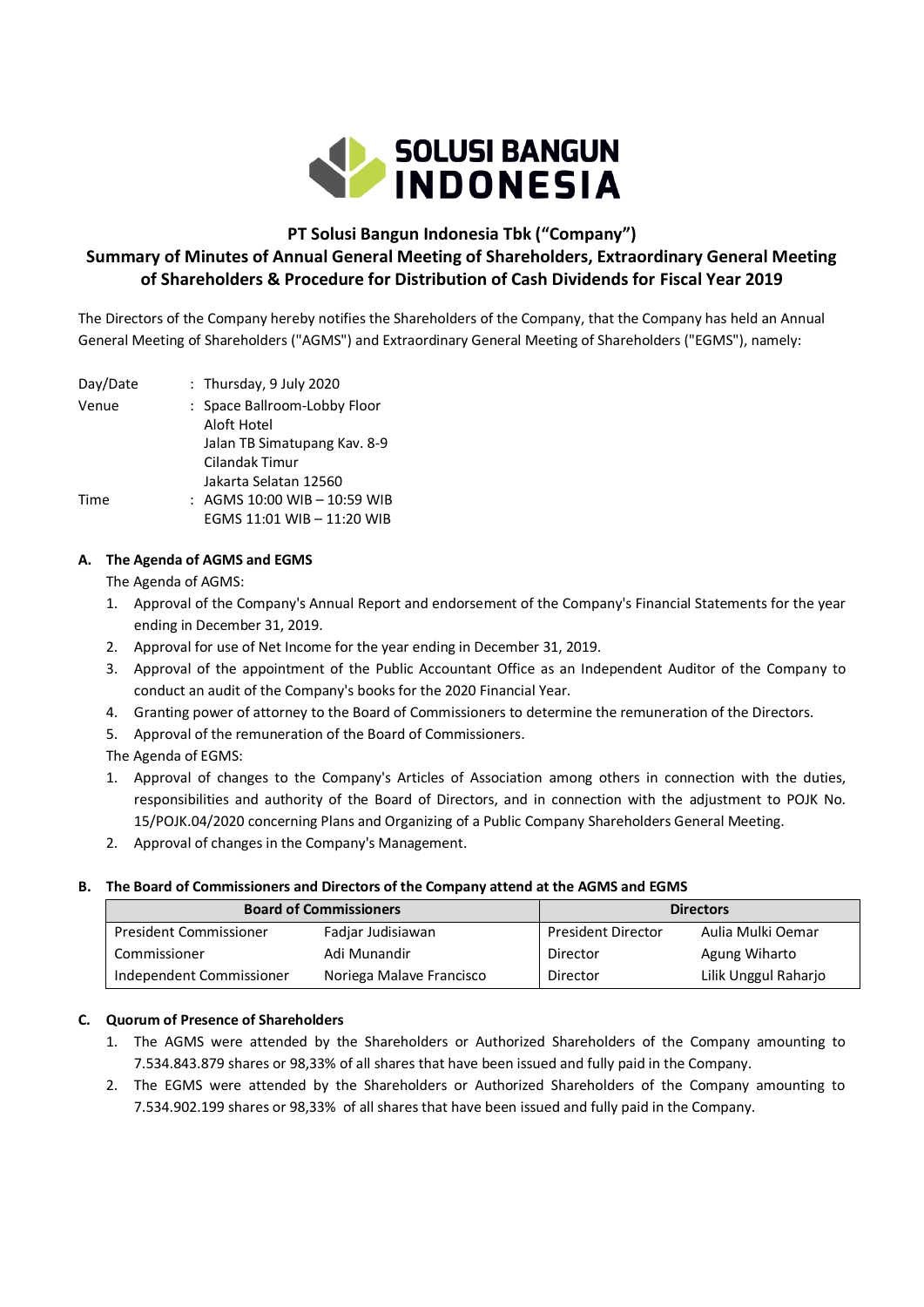### **D. Opportunities for Questions and Answers**

Before making a decision, the Chairperson of the Meeting provides an opportunity for Shareholders to submit questions and/or opinions.

In the AGMS and EGMS there were no shareholders who raised questions or gave opinions.

#### **E. Decision Making Mechanism**

- a. Decision making is carried out by asking whether the proposal submitted at the Meeting can be approved by the Shareholders and / or by their attorney who is physically present.
- b. Furthermore, the number of votes will be counted with the votes that have been given through eASY.KSEI via the link a[t https://akses.ksei.co.id/](https://akses.ksei.co.id/) subsequently will be reported by the Notary Public.

# **F. Decision of Meetings**

## **AGMS Decisions are as follows:**

| <b>AGMS First Agenda</b>                          |                                                                                                                                                                      |                                                                                    |                 |  |
|---------------------------------------------------|----------------------------------------------------------------------------------------------------------------------------------------------------------------------|------------------------------------------------------------------------------------|-----------------|--|
| <b>Shareholders</b><br><b>Number</b><br><b>of</b> | There are no shareholders who ask questions.                                                                                                                         |                                                                                    |                 |  |
| <b>Asking Question</b>                            |                                                                                                                                                                      |                                                                                    |                 |  |
| <b>Decision Making Mechanism</b>                  | Through verbal vote.                                                                                                                                                 |                                                                                    |                 |  |
| The Result of Vote                                | Agree                                                                                                                                                                | <b>Abstain</b>                                                                     | <b>Disagree</b> |  |
|                                                   | 7,534,843,879<br>shares,                                                                                                                                             | $\mathbf{0}$                                                                       | $\Omega$        |  |
|                                                   | 100%<br>of the<br>total                                                                                                                                              |                                                                                    |                 |  |
|                                                   | number of shareholders                                                                                                                                               |                                                                                    |                 |  |
|                                                   | present                                                                                                                                                              |                                                                                    |                 |  |
|                                                   |                                                                                                                                                                      | There were no shareholders or the attorney of the shareholders who stated the      |                 |  |
|                                                   |                                                                                                                                                                      | vote of disagree and /or abstain from the proposed First Meeting Agenda, so that   |                 |  |
|                                                   |                                                                                                                                                                      | the decision was made based on deliberation to reach consensus from all present    |                 |  |
|                                                   |                                                                                                                                                                      | shareholders or a total of 7,534,843,879 shares and decided to approve the         |                 |  |
|                                                   | proposed First Meeting Agenda.                                                                                                                                       |                                                                                    |                 |  |
| <b>Decision</b>                                   |                                                                                                                                                                      |                                                                                    |                 |  |
|                                                   | Approved the Company's Annual Report for Fiscal Year 2019, including the Board                                                                                       |                                                                                    |                 |  |
|                                                   | of Commissioners Oversight Report and ratified the Company's Financial Report                                                                                        |                                                                                    |                 |  |
|                                                   | for Fiscal Year 2019 that had been audited by Tanudiredja Public Accountant,<br>Wibisana, Rintis & Partners (a member firm of PricewaterhouseCoopers) as             |                                                                                    |                 |  |
|                                                   |                                                                                                                                                                      | contained in his report Number: 00217/2.1025/AU.1/04/1130-1/1/II/2020 dated        |                 |  |
|                                                   |                                                                                                                                                                      | 28 February 2020, with the opinion "fairly, in all material respects, the          |                 |  |
|                                                   |                                                                                                                                                                      | consolidated financial position of PT Solusi Bangun Indonesia, Tbk and its         |                 |  |
|                                                   |                                                                                                                                                                      |                                                                                    |                 |  |
|                                                   | subsidiaries as at 31 December 2019, and their consolidated financial performance<br>and cash flows for the year then ended, in accordance with Indonesian Financial |                                                                                    |                 |  |
|                                                   | Accounting Standards", and provide full acquit et de charge to all members of the                                                                                    |                                                                                    |                 |  |
|                                                   | Company's Directors for all management actions and to all members of the Board                                                                                       |                                                                                    |                 |  |
|                                                   |                                                                                                                                                                      | of Commissioners of the Company for supervision actions during the Company's       |                 |  |
|                                                   |                                                                                                                                                                      | fiscal year g ends on December 31, 2019, as long as these actions are reflected in |                 |  |
|                                                   | the Company's report book and are not criminal.                                                                                                                      |                                                                                    |                 |  |

| <b>AGMS Second Agenda</b> |    |                                  |                                                                    |
|---------------------------|----|----------------------------------|--------------------------------------------------------------------|
| <b>Number</b>             | οf |                                  | <b>Shareholders</b>   There are no shareholders who ask questions. |
| <b>Asking Question</b>    |    |                                  |                                                                    |
|                           |    | <b>Decision Making Mechanism</b> | Through verbal vote.                                               |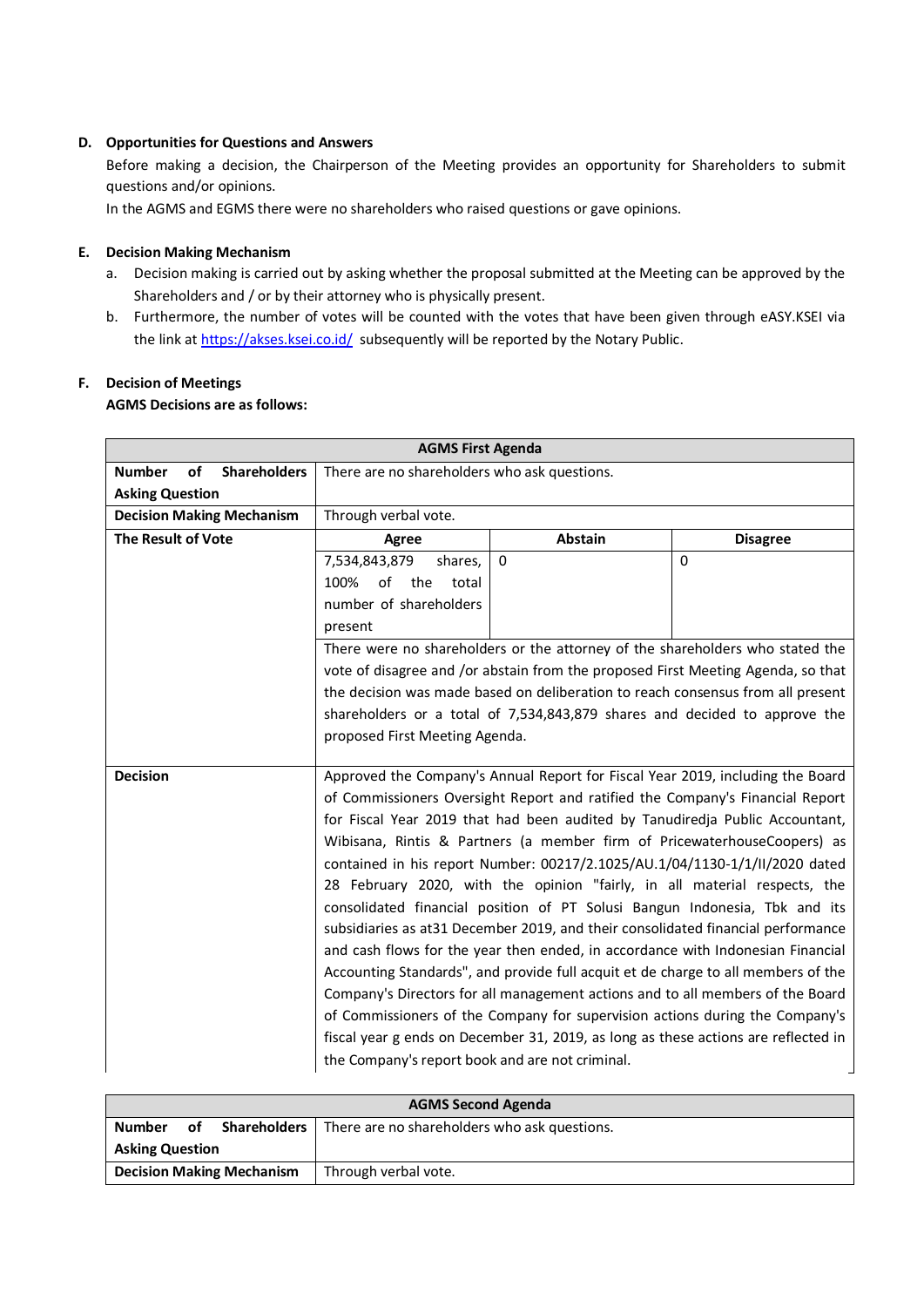| The Result of Vote                                                        | Agree                                                                          | <b>Abstain</b>                                                                  | <b>Disagree</b> |  |
|---------------------------------------------------------------------------|--------------------------------------------------------------------------------|---------------------------------------------------------------------------------|-----------------|--|
|                                                                           | 7,534,843,879<br>shares,                                                       | $\Omega$                                                                        | $\Omega$        |  |
|                                                                           | the<br>100%<br>of<br>total                                                     |                                                                                 |                 |  |
|                                                                           | number of shareholders                                                         |                                                                                 |                 |  |
|                                                                           | present                                                                        |                                                                                 |                 |  |
|                                                                           |                                                                                | There were no shareholders or the attorney of the shareholders who stated the   |                 |  |
|                                                                           |                                                                                | vote of disagree and /or abstain from the proposed Second Meeting Agenda, so    |                 |  |
|                                                                           |                                                                                | that the decision was made based on deliberation to reach consensus from all    |                 |  |
|                                                                           | present shareholders or a total of 7,534,843,879 shares and decided to approve |                                                                                 |                 |  |
|                                                                           | the proposed Second Meeting Agenda.                                            |                                                                                 |                 |  |
| <b>Decision</b>                                                           |                                                                                | 1. Determine the use of the Company's Net Profit for Fiscal Year 2019 amounting |                 |  |
|                                                                           | to IDR449,052,699,032 as follows:                                              |                                                                                 |                 |  |
|                                                                           |                                                                                | a. 5% or IDR24,952,634,952 or IDR3.6 per share, determined as cash dividends;   |                 |  |
|                                                                           |                                                                                | b. the remaining net profit of 95% or IDR474,100,064,080 will be used to fund   |                 |  |
|                                                                           | the Company's operational activities.                                          |                                                                                 |                 |  |
|                                                                           |                                                                                |                                                                                 |                 |  |
|                                                                           |                                                                                | 2. Give authority and power to the Directors of the Company with the right of   |                 |  |
| substitution to further regulate the procedures and implementation of the |                                                                                |                                                                                 |                 |  |
|                                                                           | distribution of cash dividends in accordance with applicable regulations,      |                                                                                 |                 |  |
|                                                                           |                                                                                | including rounding up for payment of dividends per share, with due regard to    |                 |  |
|                                                                           | the provisions of the legislation.                                             |                                                                                 |                 |  |

| <b>AGMS Third Agenda</b>                   |                                                                                  |             |                                                                               |
|--------------------------------------------|----------------------------------------------------------------------------------|-------------|-------------------------------------------------------------------------------|
| <b>Number</b><br>of<br><b>Shareholders</b> | There are no shareholders who ask questions.                                     |             |                                                                               |
| <b>Asking Question</b>                     |                                                                                  |             |                                                                               |
| <b>Decision Making Mechanism</b>           | Through verbal vote.                                                             |             |                                                                               |
| <b>The Result of Vote</b>                  | Agree                                                                            | Abstain     | <b>Disagree</b>                                                               |
|                                            | 7,534,843,879<br>shares,                                                         | $\mathbf 0$ | $\Omega$                                                                      |
|                                            | of the<br>100%<br>total                                                          |             |                                                                               |
|                                            | number of shareholders                                                           |             |                                                                               |
|                                            | present                                                                          |             |                                                                               |
|                                            |                                                                                  |             | There were no shareholders or the attorney of the shareholders who stated the |
|                                            | vote of disagree and /or abstain from the proposed Third Meeting Agenda, so that |             |                                                                               |
|                                            | the decision was made based on deliberation to reach consensus from all present  |             |                                                                               |
|                                            | shareholders or a total of 7,534,843,879 shares and decided to approve the       |             |                                                                               |
|                                            | proposed Third Meeting Agenda.                                                   |             |                                                                               |
| <b>Decision</b>                            | 1. Approved the appointment of Public Accountant Mr. Daniel Kohar from the       |             |                                                                               |
|                                            | Public Accounting Firm (KAP) Tanudiredja, Wibisana, Rintis & Partners (Price     |             |                                                                               |
|                                            | Waterhouse Coopers Indonesia) as the Independent Auditors of the Company         |             |                                                                               |
|                                            | to conduct audits of the Company's books for the 2020 fiscal year; and           |             |                                                                               |
|                                            | 2. Delegating authority to the Board of Commissioners to appoint a Public        |             |                                                                               |
|                                            |                                                                                  |             | Accountant and a substitute Public Accountant Office in the event that the    |
|                                            |                                                                                  |             | Public Accountant and / or Public Accountant Office is unable or unwilling to |
|                                            |                                                                                  |             | audit for any reason or for any reason or any reason, including legal reasons |
|                                            | and laws and regulations that are apply and stipulate additional scope of work   |             |                                                                               |
|                                            | for the appointed Public Accountant, as long as necessary for the specific       |             |                                                                               |
|                                            | actions of the Company; and                                                      |             |                                                                               |
|                                            |                                                                                  |             | 3. Granting power of attorney to the Company's Directors to determine a       |
|                                            |                                                                                  |             | reasonable honorarium and other requirements relating to the appointment of   |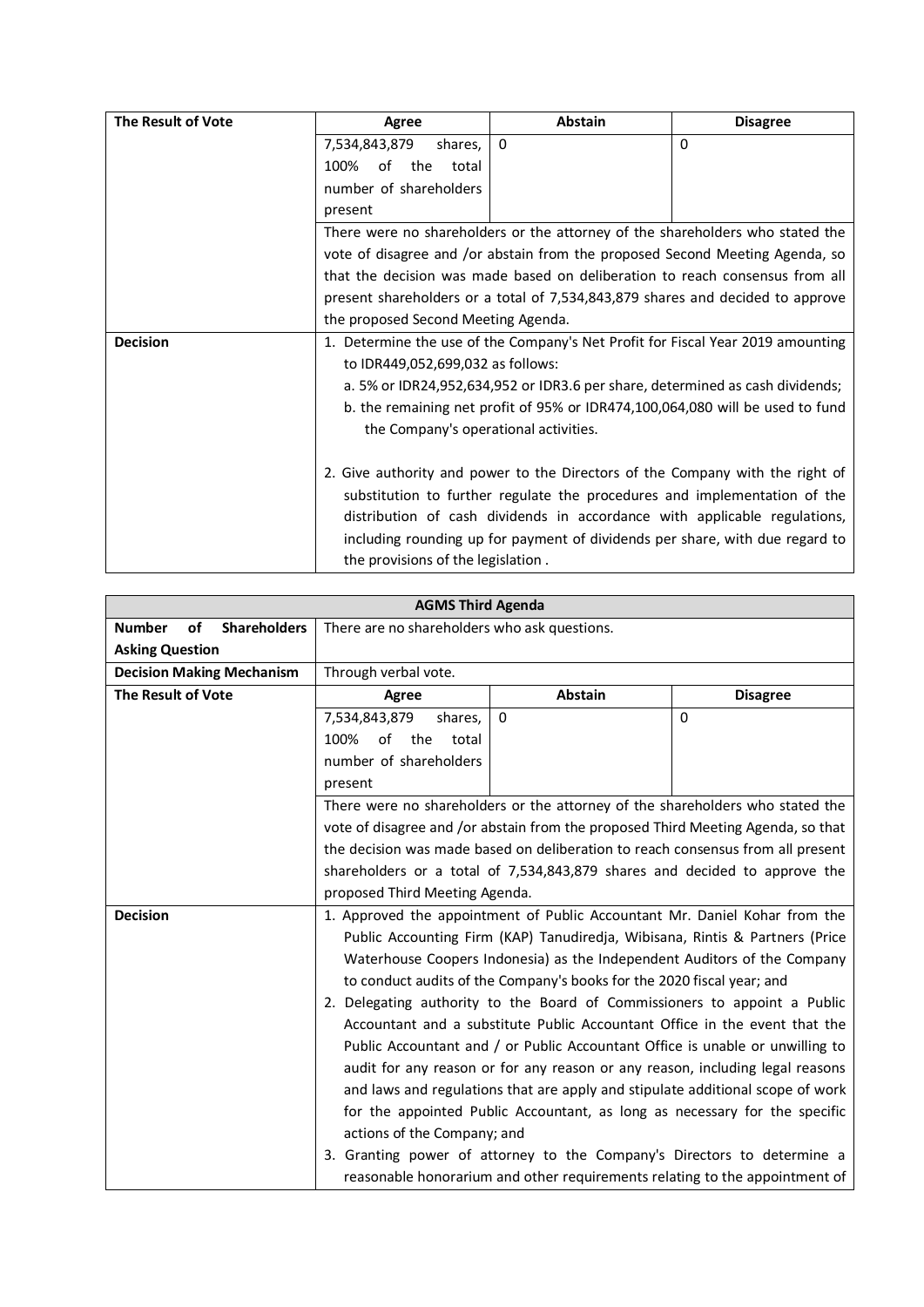| the Public Accountant and the Public Accountant Office. |
|---------------------------------------------------------|

| <b>AGMS Fourth Agenda</b>                  |                                                                                  |                                                                                  |                 |  |
|--------------------------------------------|----------------------------------------------------------------------------------|----------------------------------------------------------------------------------|-----------------|--|
| <b>Shareholders</b><br><b>Number</b><br>of | There are no shareholders who ask questions.                                     |                                                                                  |                 |  |
| <b>Asking Question</b>                     |                                                                                  |                                                                                  |                 |  |
| <b>Decision Making Mechanism</b>           | Through verbal vote.                                                             |                                                                                  |                 |  |
| <b>The Result of Vote</b>                  | Agree                                                                            | <b>Abstain</b>                                                                   | <b>Disagree</b> |  |
|                                            | 7,534,843,879<br>shares,                                                         | $\Omega$                                                                         | $\Omega$        |  |
|                                            | the<br>100%<br>of<br>total                                                       |                                                                                  |                 |  |
|                                            | number of shareholders                                                           |                                                                                  |                 |  |
|                                            | present                                                                          |                                                                                  |                 |  |
|                                            | There were no shareholders or the attorney of the shareholders who stated the    |                                                                                  |                 |  |
|                                            | vote of disagree and /or abstain from the proposed Fourth Meeting Agenda, so     |                                                                                  |                 |  |
|                                            | that the decision was made based on deliberation to reach consensus from all     |                                                                                  |                 |  |
|                                            | present shareholders or a total of 7,534,843,879 shares and decided to approve   |                                                                                  |                 |  |
|                                            | the proposed Fourth Meeting Agenda.                                              |                                                                                  |                 |  |
| <b>Decision</b>                            | Approve to give authority and power to the Board of Commissioners of the         |                                                                                  |                 |  |
|                                            | Company which carries out the remuneration and nomination functions while        |                                                                                  |                 |  |
|                                            | taking into account the direction of the Majority Shareholders, to determine the |                                                                                  |                 |  |
|                                            |                                                                                  | amount of tantiem for fiscal year 2019 and to determine the honorarium, benefits |                 |  |
|                                            |                                                                                  | and facilities for members of the Company's Directors for the 2020 fiscal year.  |                 |  |

| <b>AGMS Fifth Agenda</b>                   |                                                                                  |                                                                                  |                 |  |
|--------------------------------------------|----------------------------------------------------------------------------------|----------------------------------------------------------------------------------|-----------------|--|
| <b>Shareholders</b><br><b>Number</b><br>of | There are no shareholders who ask questions.                                     |                                                                                  |                 |  |
| <b>Asking Question</b>                     |                                                                                  |                                                                                  |                 |  |
| <b>Decision Making Mechanism</b>           | Through verbal vote.                                                             |                                                                                  |                 |  |
| <b>The Result of Vote</b>                  | Agree                                                                            | <b>Abstain</b>                                                                   | <b>Disagree</b> |  |
|                                            | 7,534,843,879<br>shares,                                                         | $\Omega$                                                                         | $\Omega$        |  |
|                                            | of the<br>100%<br>total                                                          |                                                                                  |                 |  |
|                                            | number of shareholders                                                           |                                                                                  |                 |  |
|                                            | present                                                                          |                                                                                  |                 |  |
|                                            | There were no shareholders or the attorney of the shareholders who stated the    |                                                                                  |                 |  |
|                                            | vote of disagree and /or abstain from the proposed Fifth Meeting Agenda, so that |                                                                                  |                 |  |
|                                            | the decision was made based on deliberation to reach consensus from all present  |                                                                                  |                 |  |
|                                            | shareholders or a total of 7,534,843,879 shares and decided to approve the       |                                                                                  |                 |  |
|                                            |                                                                                  | proposed Fifth Meeting Agenda.                                                   |                 |  |
| <b>Decision</b>                            | Approve to give authority and power to the Board of Commissioners of the         |                                                                                  |                 |  |
|                                            | Company which carries out the remuneration and nomination functions while        |                                                                                  |                 |  |
|                                            | taking into account the direction of the Majority Shareholders to determine the  |                                                                                  |                 |  |
|                                            |                                                                                  | amount of tantiem for fiscal year 2019 and to determine the salary, benefits and |                 |  |
|                                            |                                                                                  | facilities for the Company's Board of Commissioners for the 2020 fiscal year.    |                 |  |

### **EGMS Decisions are as follows:**

| <b>EGMS First Agenda</b>                                 |                        |                                              |  |  |
|----------------------------------------------------------|------------------------|----------------------------------------------|--|--|
| <b>Number</b><br>οf                                      | <b>Shareholders</b>    | There are no shareholders who ask questions. |  |  |
|                                                          | <b>Asking Question</b> |                                              |  |  |
| <b>Decision Making Mechanism</b><br>Through verbal vote. |                        |                                              |  |  |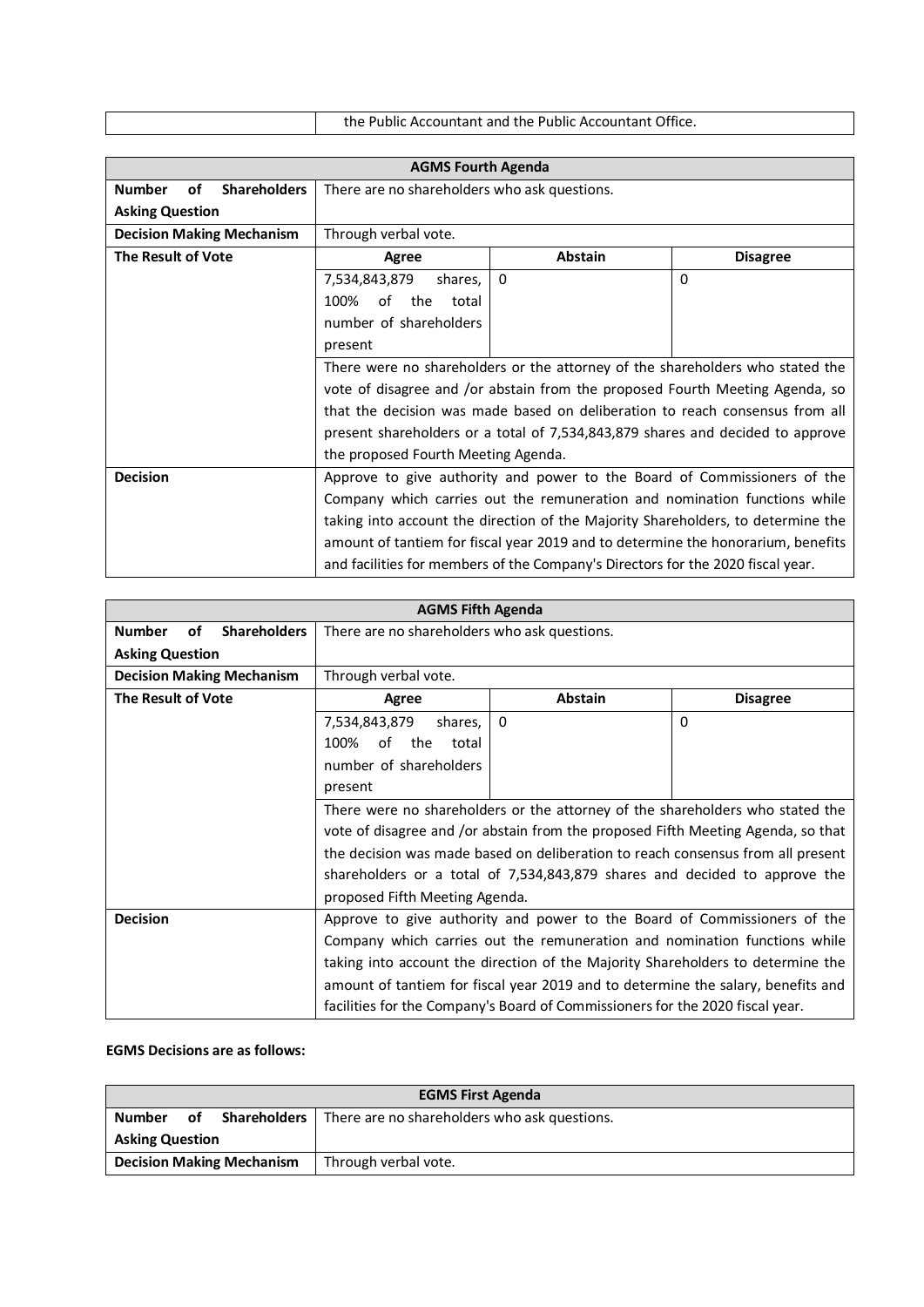| The Result of Vote | <b>Agree</b>                  | Abstain                                                                                                                                                                                                                                                                                                                                                                                                                                                                                                                                                                                                                                                                                                                                                                                                                                                                                                                                                                                                                                                                       | <b>Disagree</b>        |
|--------------------|-------------------------------|-------------------------------------------------------------------------------------------------------------------------------------------------------------------------------------------------------------------------------------------------------------------------------------------------------------------------------------------------------------------------------------------------------------------------------------------------------------------------------------------------------------------------------------------------------------------------------------------------------------------------------------------------------------------------------------------------------------------------------------------------------------------------------------------------------------------------------------------------------------------------------------------------------------------------------------------------------------------------------------------------------------------------------------------------------------------------------|------------------------|
|                    | 7,534,857,099<br>shares,      | 45,000<br>shares,                                                                                                                                                                                                                                                                                                                                                                                                                                                                                                                                                                                                                                                                                                                                                                                                                                                                                                                                                                                                                                                             | 100 shares, 0,0000013% |
|                    | 99,9994015%<br>of the         | 0,0005972% of the total                                                                                                                                                                                                                                                                                                                                                                                                                                                                                                                                                                                                                                                                                                                                                                                                                                                                                                                                                                                                                                                       | of the total number of |
|                    | number<br>total<br>of         | number of shareholders                                                                                                                                                                                                                                                                                                                                                                                                                                                                                                                                                                                                                                                                                                                                                                                                                                                                                                                                                                                                                                                        | shareholders present   |
|                    | shareholders present          | present                                                                                                                                                                                                                                                                                                                                                                                                                                                                                                                                                                                                                                                                                                                                                                                                                                                                                                                                                                                                                                                                       |                        |
|                    |                               | In accordance with POJK Number 15 of 2020, abstention votes are considered to                                                                                                                                                                                                                                                                                                                                                                                                                                                                                                                                                                                                                                                                                                                                                                                                                                                                                                                                                                                                 |                        |
|                    |                               | be the same as the majority vote, thus the total number of agreed votes is                                                                                                                                                                                                                                                                                                                                                                                                                                                                                                                                                                                                                                                                                                                                                                                                                                                                                                                                                                                                    |                        |
|                    |                               | 7,534,902,099 shares or 99.9999987% of the total valid shares present at the                                                                                                                                                                                                                                                                                                                                                                                                                                                                                                                                                                                                                                                                                                                                                                                                                                                                                                                                                                                                  |                        |
|                    | Meeting.                      |                                                                                                                                                                                                                                                                                                                                                                                                                                                                                                                                                                                                                                                                                                                                                                                                                                                                                                                                                                                                                                                                               |                        |
| <b>Decision</b>    |                               | 1. To approve the addition of several provisions in Article 17 of the Company's                                                                                                                                                                                                                                                                                                                                                                                                                                                                                                                                                                                                                                                                                                                                                                                                                                                                                                                                                                                               |                        |
|                    |                               | Articles of Association concerning the Duties, Responsibilities and Authorities                                                                                                                                                                                                                                                                                                                                                                                                                                                                                                                                                                                                                                                                                                                                                                                                                                                                                                                                                                                               |                        |
|                    | of the Directors, as follows: |                                                                                                                                                                                                                                                                                                                                                                                                                                                                                                                                                                                                                                                                                                                                                                                                                                                                                                                                                                                                                                                                               |                        |
|                    |                               | a. Achieve performance as stated in the management contract and all changes                                                                                                                                                                                                                                                                                                                                                                                                                                                                                                                                                                                                                                                                                                                                                                                                                                                                                                                                                                                                   |                        |
|                    |                               | determined by the Board of Commissioners at the direction of the majority                                                                                                                                                                                                                                                                                                                                                                                                                                                                                                                                                                                                                                                                                                                                                                                                                                                                                                                                                                                                     |                        |
|                    |                               | Shareholder, with due regard to the provisions in the Capital Market;                                                                                                                                                                                                                                                                                                                                                                                                                                                                                                                                                                                                                                                                                                                                                                                                                                                                                                                                                                                                         |                        |
|                    |                               | b. Carry out the policies determined by the Board of Commissioners at the                                                                                                                                                                                                                                                                                                                                                                                                                                                                                                                                                                                                                                                                                                                                                                                                                                                                                                                                                                                                     |                        |
|                    |                               |                                                                                                                                                                                                                                                                                                                                                                                                                                                                                                                                                                                                                                                                                                                                                                                                                                                                                                                                                                                                                                                                               |                        |
|                    |                               |                                                                                                                                                                                                                                                                                                                                                                                                                                                                                                                                                                                                                                                                                                                                                                                                                                                                                                                                                                                                                                                                               |                        |
|                    |                               |                                                                                                                                                                                                                                                                                                                                                                                                                                                                                                                                                                                                                                                                                                                                                                                                                                                                                                                                                                                                                                                                               |                        |
|                    |                               |                                                                                                                                                                                                                                                                                                                                                                                                                                                                                                                                                                                                                                                                                                                                                                                                                                                                                                                                                                                                                                                                               |                        |
|                    |                               |                                                                                                                                                                                                                                                                                                                                                                                                                                                                                                                                                                                                                                                                                                                                                                                                                                                                                                                                                                                                                                                                               |                        |
|                    |                               |                                                                                                                                                                                                                                                                                                                                                                                                                                                                                                                                                                                                                                                                                                                                                                                                                                                                                                                                                                                                                                                                               |                        |
|                    |                               |                                                                                                                                                                                                                                                                                                                                                                                                                                                                                                                                                                                                                                                                                                                                                                                                                                                                                                                                                                                                                                                                               |                        |
|                    |                               |                                                                                                                                                                                                                                                                                                                                                                                                                                                                                                                                                                                                                                                                                                                                                                                                                                                                                                                                                                                                                                                                               |                        |
|                    |                               |                                                                                                                                                                                                                                                                                                                                                                                                                                                                                                                                                                                                                                                                                                                                                                                                                                                                                                                                                                                                                                                                               |                        |
|                    |                               |                                                                                                                                                                                                                                                                                                                                                                                                                                                                                                                                                                                                                                                                                                                                                                                                                                                                                                                                                                                                                                                                               |                        |
|                    |                               |                                                                                                                                                                                                                                                                                                                                                                                                                                                                                                                                                                                                                                                                                                                                                                                                                                                                                                                                                                                                                                                                               |                        |
|                    |                               |                                                                                                                                                                                                                                                                                                                                                                                                                                                                                                                                                                                                                                                                                                                                                                                                                                                                                                                                                                                                                                                                               |                        |
|                    |                               |                                                                                                                                                                                                                                                                                                                                                                                                                                                                                                                                                                                                                                                                                                                                                                                                                                                                                                                                                                                                                                                                               |                        |
|                    |                               |                                                                                                                                                                                                                                                                                                                                                                                                                                                                                                                                                                                                                                                                                                                                                                                                                                                                                                                                                                                                                                                                               |                        |
|                    | in the Capital Market.        | direction of the majority Shareholders in the context of implementing good<br>corporate governance, including but not limited to aspects of production/<br>operations, finance and human resources, with due regard to the provisions<br>2. Approve changes to several articles in the Company's Articles of Association,<br>among others, in connection with the enactment of Financial Services<br>Authority Regulation Number 15/POJK.04/2020.<br>3. Approved to grant power of attorney with the right of substitution and<br>authority to the Directors of the Company to rearrange the Articles of<br>Association, and to take all necessary actions in the framework of amendment<br>to the Articles of Association including but not limited to, signing documents<br>and/or letters, stating and/or put the decision of this Meeting in a deed made<br>before a Notary, facing the relevant government agencies in the framework of<br>obtaining approval and/or notification, registering/recording in order to<br>comply with the applicable laws and regulations. |                        |

| <b>EGMS Second Agenda</b>                  |                                                                                 |                                                                              |                        |  |
|--------------------------------------------|---------------------------------------------------------------------------------|------------------------------------------------------------------------------|------------------------|--|
| <b>Number</b><br>of<br><b>Shareholders</b> | There are no shareholders who ask questions.                                    |                                                                              |                        |  |
| <b>Asking Question</b>                     |                                                                                 |                                                                              |                        |  |
| <b>Decision Making Mechanism</b>           | Through verbal vote.                                                            |                                                                              |                        |  |
| The Result of Vote                         | Agree                                                                           | <b>Abstain</b>                                                               | <b>Disagree</b>        |  |
|                                            | 7,534,857,099<br>shares,                                                        | 45,000<br>shares,                                                            | 100 shares, 0,0000013% |  |
|                                            | 99,9994015%<br>of the                                                           | 0,0005972% of the total                                                      | of the total number of |  |
|                                            | number of shareholders<br>shareholders present<br>number<br>of<br>total         |                                                                              |                        |  |
|                                            | shareholders present<br>present                                                 |                                                                              |                        |  |
|                                            | In accordance with POJK Number 15 of 2020, abstention votes are considered to   |                                                                              |                        |  |
|                                            | be the same as the majority vote, thus the total number of agreed votes is      |                                                                              |                        |  |
|                                            |                                                                                 | 7,534,902,099 shares or 99.9999987% of the total valid shares present at the |                        |  |
|                                            | Meeting.                                                                        |                                                                              |                        |  |
| <b>Decision</b>                            | 1. To approve the resignation of Mr. Noriega Malave Francisco as an Independent |                                                                              |                        |  |
|                                            | Commissioner as of the closing of this Meeting;                                 |                                                                              |                        |  |
|                                            |                                                                                 | 2. Approve the appointment of Mr. Prijo Sambodo as an Independent            |                        |  |
|                                            |                                                                                 | Commissioner of the Company as of the closing of the Meeting until the       |                        |  |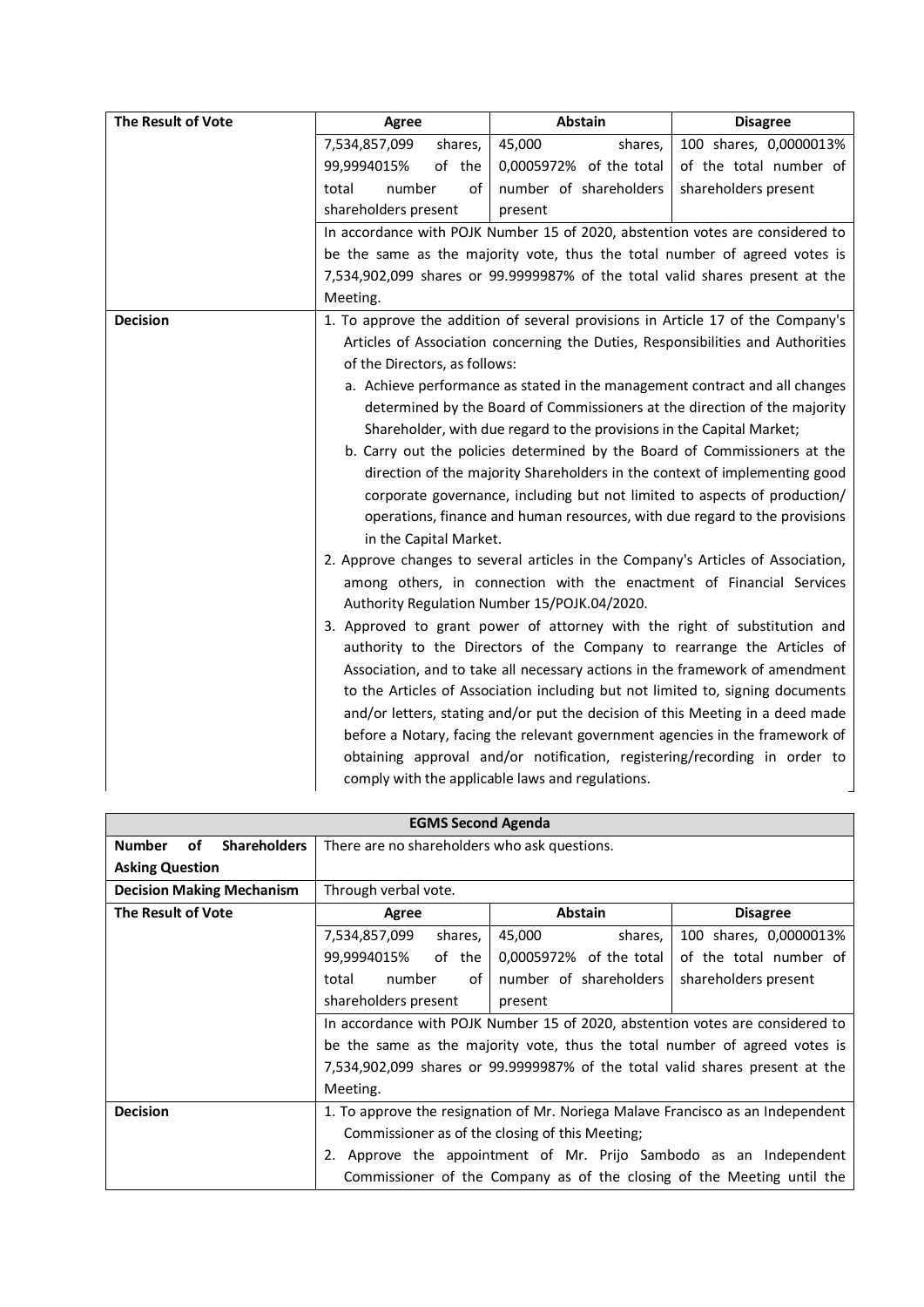| remaining term of office which is the same as the members of the Board of         |
|-----------------------------------------------------------------------------------|
| Directors and the Board of Commissioners of the Company currently in office       |
| until the closing of the Annual General Meeting of Shareholders held in 2022;     |
| 3. Granting power of attorney with the right of substitution and authority to the |
| Directors of the Company, either individually or together, to declare this        |
| decision in a Notarial Deed and take the necessary actions to notify the          |
| changes in the composition of the Directors and the Board of Commissioners to     |
| the agency (agency) authorized.                                                   |
| The composition of the Directors and Commissioners of the Company as of the       |
| closing of this Meeting until the closing of the Annual General Meeting of        |
| Shareholders held in 2022, is as follows:                                         |
|                                                                                   |
| <b>Board of Commissioners</b>                                                     |
| 1. Mr. Fadjar Judisiawan as President Commissioner                                |
| 2. Mr. Adi Munandir as Commissioner                                               |
| 3. Mr. Prijo Sambodo as an Independent Commissioner                               |
|                                                                                   |
| <b>Directors</b>                                                                  |
| 1. Mr. Aulia Mulki Oemar as President Director                                    |
| 2. Mr. Agung Wiharto as Director                                                  |
| 3. Mr Lilik Unggul Raharjo as Director                                            |

# **G. Schedule and Procedure for Distribution of Cash Dividends for Fiscal Year 2019**

In accordance with the decision of the Second Agenda AGMS, it is hereby notified that the Company has determined cash dividends from the Company's Net Profit for Fiscal Year 2019 of Rp 24,952,634,952 to be distributed to Shareholders so that the cash dividend to be paid is Rp 3.6 per share which will be distributed to the 7,662,900,000 Company Shares with the following schedule and procedure:

1. Schedule:

| No.         | <b>Information</b>                                                                                                             | <b>Date</b>                  |
|-------------|--------------------------------------------------------------------------------------------------------------------------------|------------------------------|
| a.          | End of Stock Trading Period with Dividend Rights (Cum Dividend)<br>• Regular and Negotiation Markets<br>• Cash Market          | 17 July 2020<br>21 July 2020 |
| b.          | Beginning of Stock Trading Period Without Dividend Rights (Ex Dividends)<br>• Regular and Negotiation Markets<br>• Cash Market | 20 July 2020<br>22 July 2020 |
| $C_{\cdot}$ | Date of Company's Register of Shareholders entitled to Dividend (Recording<br>Date)                                            | 21 July 2020                 |
| d.          | Cash Dividend Payment Date for fiscal year 2019                                                                                | 7 August 2020                |

- 2. Procedures for Distribution of Cash Dividends:
	- a. Cash Dividends will be distributed to shareholders whose names are registered in the Company's Register of Shareholders ("DPS") or recording date on the 21 July 2020 date and/or shareholders of the Company in the securities sub account at PT Kustodian Sentral Efek Indonesia ("KSEI") at the closing of trading dates 21 July 2020.
	- b. For shareholders whose shares are included in KSEI's collective custody, cash dividend payments will be made through KSEI and will be distributed on 7 August 2020 into the Client Fund Account (RDN) at the Securities Company and or Custodian Bank where the Shareholders open sub-securities accounts . Whereas